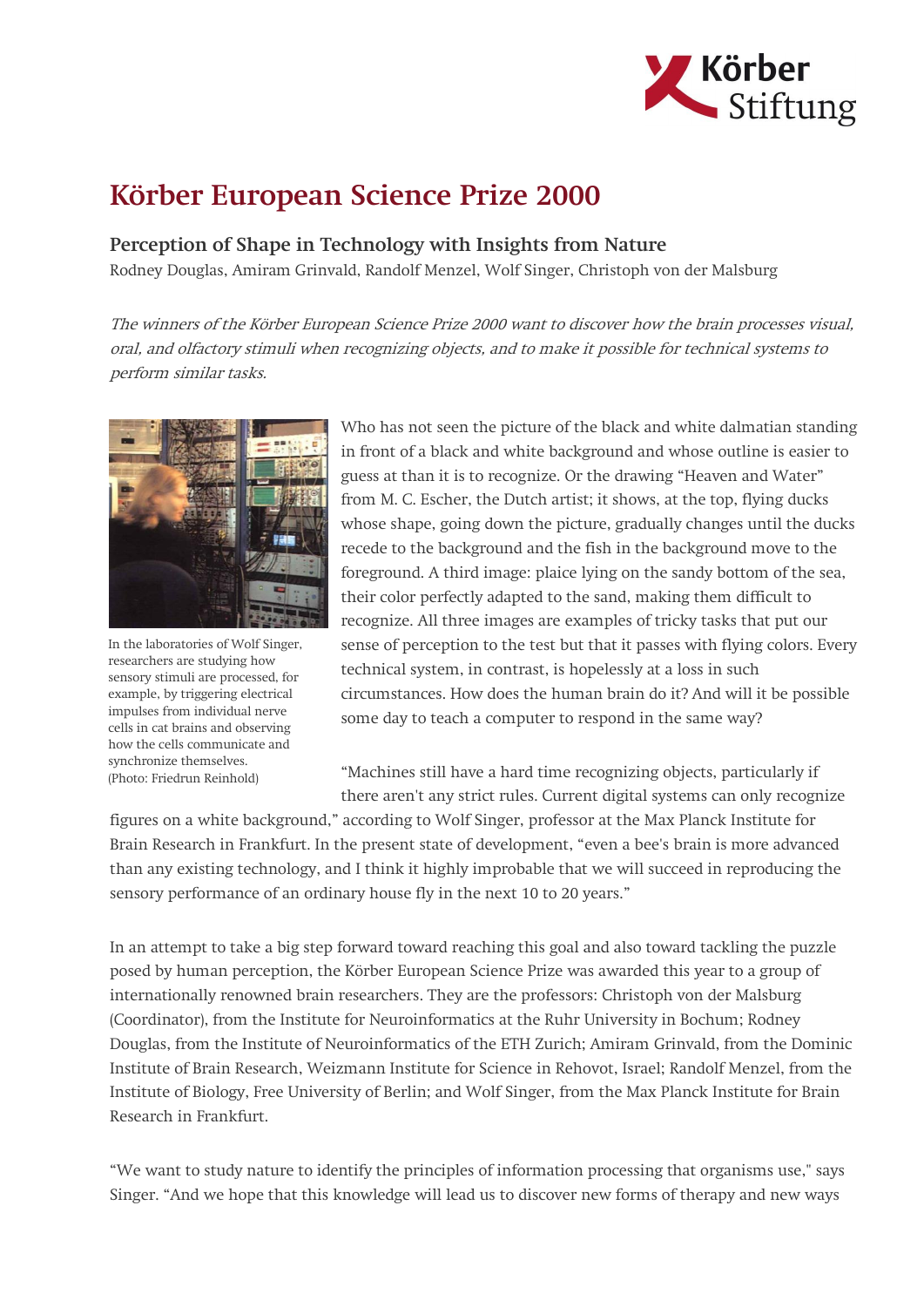

to use technical systems." The study of perception in living beings is a prerequisite for the development of such applications. Decisive issues include: Which neuronal structures does a brain use to recognize an object? How does it distinguish the form of an object from the background? And how can it identify an object whatever the size and from whatever angle? This research forms the starting point of the Körber project. The scientists involved can draw on years of experience.

"Singer and I have been in close contact for a long time," emphasizes Christoph von der Malsburg, project coordinator. "He was interested in the form-background problem, and I suggested in 1981 that the manner in which the individual cells, the elementary symbols, are grouped is of utmost importance for the way in which the brain represents objects."

Nerve cells interact, just as atoms do in grouping to form molecules, which in turn, for example, can form grains of sand and these then cement, which can be used to erect a structure such as a bridge or a building. Von der Malsburg's idea is that this grouping can be recognized in the fact that the cells' signals exhibit a temporal correlation. For example, let us say that the eye is supposed to recognize the letter A in red and the letter B in green. Four groups of cells are involved: one group that reacts to the shape of the letter A, another to the shape of B, a third to red, and a fourth to green. If the eye can see the letters long enough, it correctly links the letter A to the color red and the letter B to green. As experiments with probands have shown, if the letters are only shown very briefly, it is impossible for the brain to make the link. As a result, the person confuses the letters' colors.



The research of Christoph von der Malsburg focuses on the questions of how the visual system matures, how the individual cells cooperate, for example in recognizing a face, and how to enable a computer to do the same thing. (Photo: Friedrun Reinhold)

The temporal link even plays a role while the eye is distinguishing a figure from its background. To identify the figure, our perception must separate or, to use the technical term, segment it into its individual parts, such as movement, stereo depth, texture, color, and edges. It was initially thought that the nerve cells that represent the object were active while the cells that imaged the background were inactive, as if the object were illuminated in front of its background. Yet then it turned out that both groups of cells are active at certain intervals. Those responsible for the background trigger simultaneously, just as those responsible for the object do, just not at the same instant as the first group does.

Time acts like a kind of mortar that hardens the elementary symbols, i.e., the different aspects of what is seen, to a whole, making it possible for us to recognize the object. Singer, prompted by von der Malsburg's ideas, has succeeded in identifying 40 Hz oscillations in nerve cells, verifying that the cell group belonging to a figure trigger simultaneously. In carrying out this research, Singer's team made a name for itself by developing methods for conducting electrical impulses from nerve cells in the brain, enabling them to observe the processes of perception.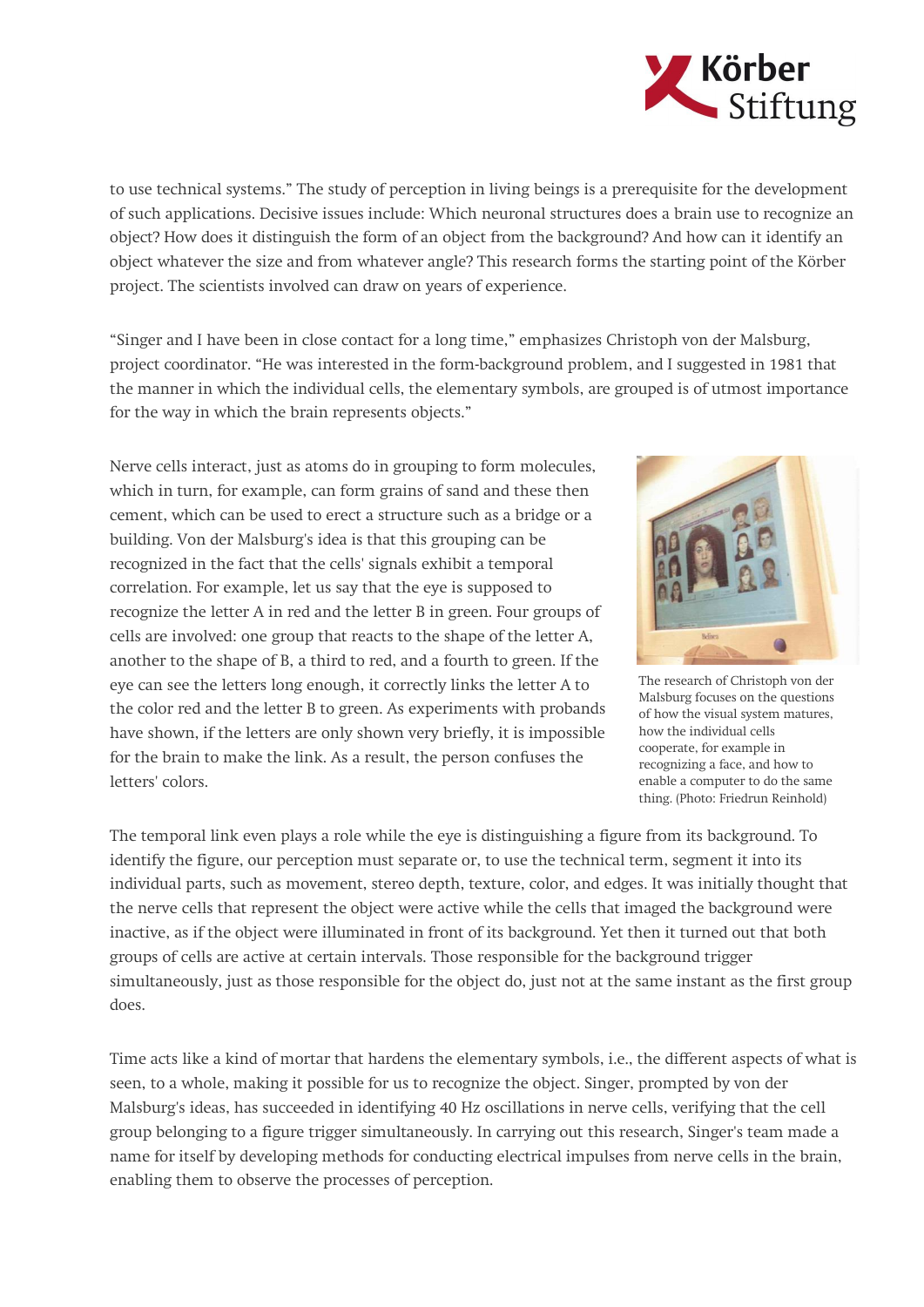

The studies of another member of the of the Körber project are in a similar vein, both supplementing and making Singer's work easier. Amiram Grinvald developed a revolutionary technology for simultaneously measuring the activity of an immense number of nerve cells. "Until now, it was only possible to observe the activity of individual cells," Grinvald explains. "By using the new technology, we can record and study how millions of cells work together to achieve higher cognitive functions." Grinvald's trick is that his team has developed fluorescing stains that are injected into the brain and illuminate when the neurons are electrically active. Active nerve cells emit flashes of color that can be traced spatially in the brain and that are recorded in intervals of 50 ms or less. This activity can be videoed and subsequently studied.



A unique new technique for studying the brain was developed in the laboratory of Amiram Grinvald in Israel. It visualizes the activity of entire areas of the brain by marking cells with a substance that illuminates when electrically stimulated. (Photo: Friedrun Reinhold)

The fourth participant in the project, Randolf Menzel, also profits from Grinvald's methods. Menzel has long been specialized in the study of the sensory activity of honey bees, an organism whose brain is a simple construct compared with those of humans and other mammals. At the centre of Menzel's interest is insects' sense of smell, not their sense of vision. Nonetheless, there are parallels in the way impressions from both senses are processed in the brain.

"The way in which an object is recognized on a background is a general problem. This is true for our sense of smell just as for our sense of vision," according to Menzel. "Every scent is made up of many individual components that are perceived as a kind of gestalt and are separated from the background formed by other scents." A scent of some kind can thus be conceived as a stream of triggers forming a spatially and temporally structured pattern in the brain. Thanks to Grinvald's technique, it has for the first time become possible to achieve the temporal resolution necessary to be able to follow this excitation.

Menzel and his team have devised experiments with bees in which the animals have to learn to recognize certain scents as being the signals for a reward. The researchers want to observe what takes place in the brain of these bees. The adjustment and alteration of the sense of perception during learning and remembering is one of the exciting questions that can be studied very well in insects.

There is another reason for including the honey bees in the Körber project: their brain is relatively simple, giving us the hope that the processes of perception can be understood better in insects than in mammals and the knowledge that we acquire can lead to the faster development of technical applications. Rodney Douglas, who is another of this year's winners of the Körber Prize, is a specialist for such applications. "What we are doing is a mixture of biology and neuronal modeling," Douglas says about his approach. "We are developing theoretical models that explain how biological systems can segment objects, i.e., separate them into their individual components and recognize them on a background. And we want to use these models to construct chips that can do this, too."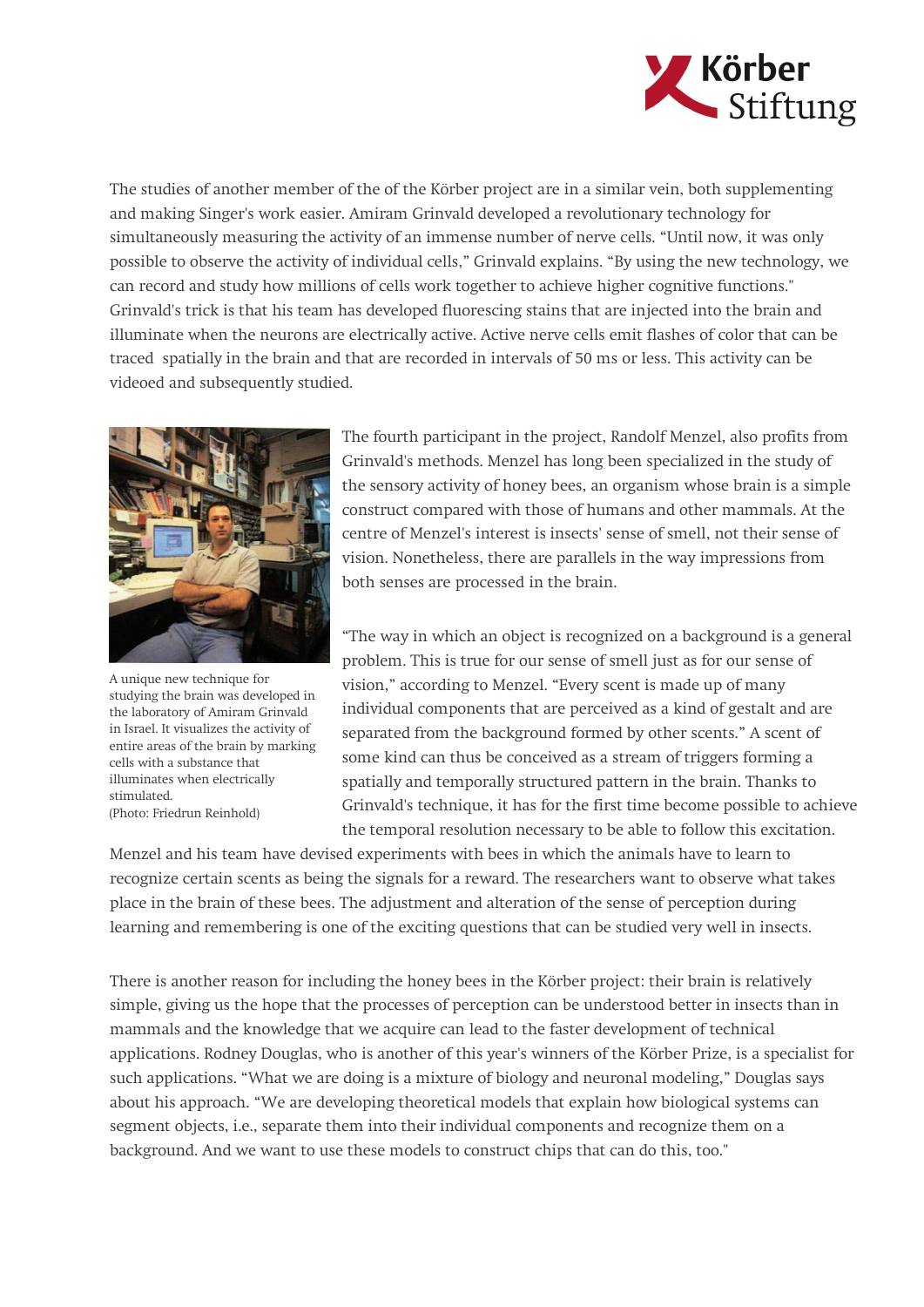

»Was wir machen, ist eine Mixtur aus Biologie und neuronalem Modelling«, erklärt Douglas seinen Forschungsansatz. »Wir entwickeln theoretische Modelle, die erklären wie biologische Systeme Objekte segmentieren, also in Einzelkomponenten zerlegen und vor einem Hintergrund erkennen. Und diese Modelle wollen wir benutzen, um Chips zu konstruieren, die das ebenfalls können.«

To make this dream come true, Douglas and his team have developed a new type of "analog" chip. Existing digital systems tick according to an all or nothing principle: signals are transmitted and processed digitally, i.e., in the form of zeroes and ones. There either is an electrical impulse or there isn't. There is no in between. Neurons, the "chips" of the living world, are just the opposite. They are analog, i.e., an excitation can have different values, not triggering a reaction in the nerve cell until a certain threshold is reached. This permits entirely different mechanisms of information



Berlin have been studying bees for years, specifically their brain, their ability to learn, and their memory. They have discovered through experiments that the nerve cells of insects process scents and visual stimuli according to similar principles. (Photo: Friedrun Reinhold)

processing in which the variable is not just zero or one, but any value between them. In constructing analog chips, Douglas and his team also want to study the links between the biological neurons in order to use the special form of linking that neurons manifest for the project. There are innumerable possible applications of such analog perception chips. Robots could, without any difficulty, recognize parts in factories, keep their bearings outside, or sort garbage. Such machines could safely identify drivers, bank notes, faces, or an individual's voice. "Perception chips" would make it possible to produce new vision aids for the blind or help people who suffer from the "cocktail syndrome," i.e., people who cannot pick one voice out of several in a crowd of speaking people. Imaginable is even a new kind of data compression for the transmission of videos over the Internet: if a technical system could automatically separate moving objects from a set background, it would be possible to transmit the individual objects with much fewer data.



The neuro-computer scientists in the group led by Rodney Douglas are specialists in the construction of computer chips that function similar to human nerve cells. Robots equipped with such chips learn to recognize objects. (Photo: Friedrun Reinhold)

A prerequisite for such applications is that we gain a better understanding of perception, both in humans and animals. The prizewinners, however, do not want to wait until the biological processes are completely clarified before creating a technical implementation. The key is the unique opportunity that each party can promote the work of the others. Advances in the study of biological objects will lead to new computer models, that in turn lead to technical applications, but also to posing new questions to those doing experimental work to study and explain this and that effect directly in biological systems. In this way, this Körber project could lead to ongoing interaction that drives development.